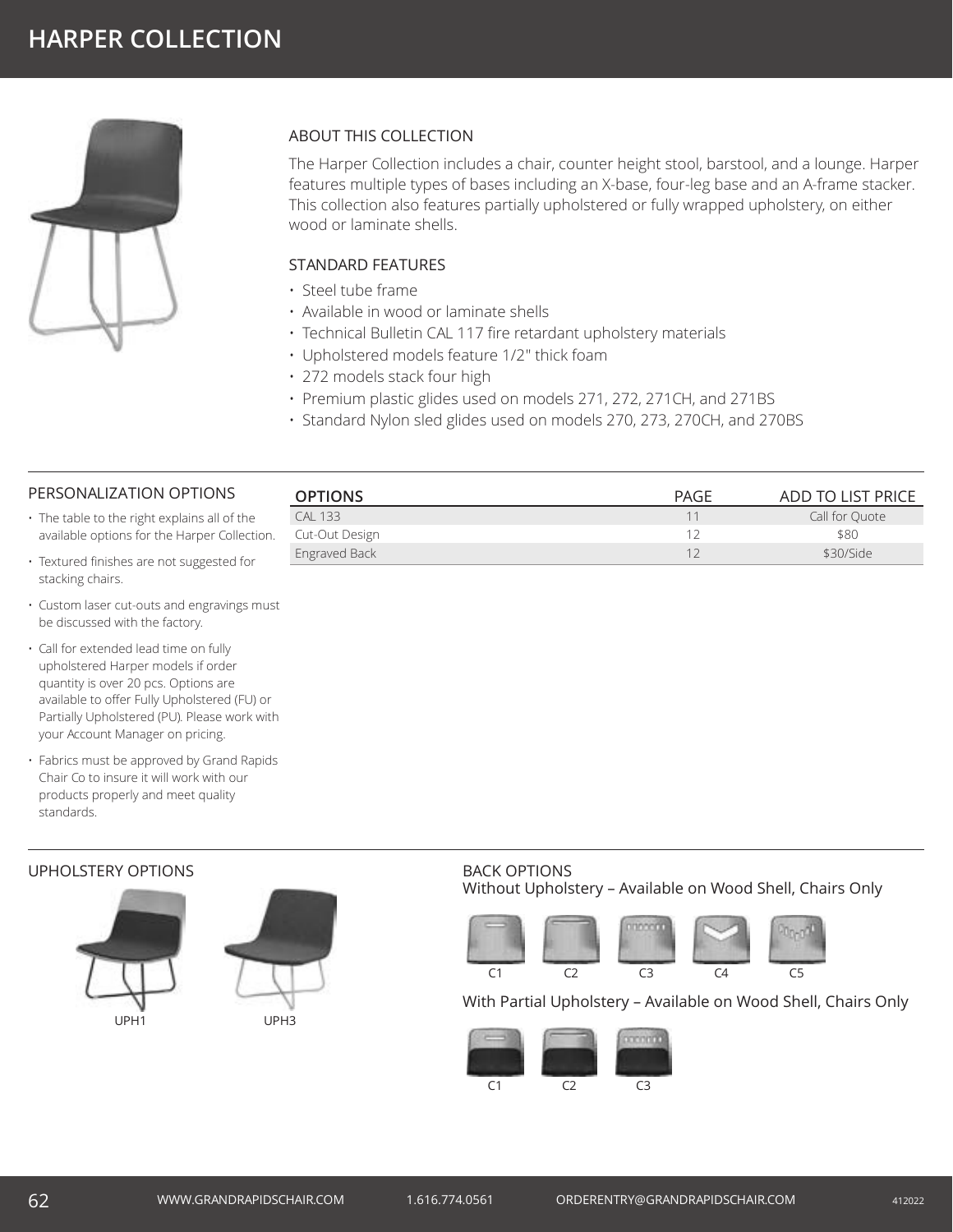# **LAMINATE OPTIONS**

Laminate shell pricing includes select standard laminates from Formica and Wilsonart, listed on chart directly below. These select standard laminates are readily available and in stock by our supplier.

| Formica         | <b>Style Number</b> | Wilsonart        | <b>Style Number</b> |
|-----------------|---------------------|------------------|---------------------|
| White           | 949-58              | Beige            | 1530-60             |
| Antique White   | 932-58              | <b>Black</b>     | 1595-60             |
| Natural Birch   | 7481-58             | Designer White   | D354-60             |
| Fog             | 961-58              | Dove Grey        | D92-60              |
| Storm           | 912-58              | Fashion Grey     | D381-60             |
| Acajou Mahogany | 7008-43             | Natural Almond   | D30-60              |
| Amber Maple     | 7012-58             | Frosty White     | 1573-60             |
| Natural Maple   | 756-58              | Grey             | 1500-60             |
| Natural Oak     | 346-58              | Haze             | D97-60              |
| Select Cherry   | 7759-43             | Khaki Brown      | D50-60              |
| Wild Cherry     | 5904-58             | Northsea         | D90-60              |
|                 |                     | Pepperdust       | D327-60             |
|                 |                     | Slate Grey       | D91-60              |
|                 |                     | Wallaby          | D439-60             |
|                 |                     | Amber Cherry     | 7919K-78            |
|                 |                     | Bannister Oak    | 7806-60             |
|                 |                     | Kensington Maple | 10776-60            |
|                 |                     | Manitoba Maple   | 7911-60             |
|                 |                     | Natural Pear     | 7061-60             |
|                 |                     | Wild Cherry      | 7054-60             |

Please note, orders for fewer than 10-like shells will have an \$85.00 set-up charge. We do accept special laminates. If laminates are chosen that are outside our selected standards, please keep these guidelines in mind:

- Pricing and lead times will vary depending on laminate chosen call for quote
- Laminate needs to be vertical grade
- Sheets available in 5' x 12' size will have the best yield
- Cannot use High Gloss Laminates

• If you choose a patterned laminate, please note that the pattern consistency will vary from shell to shell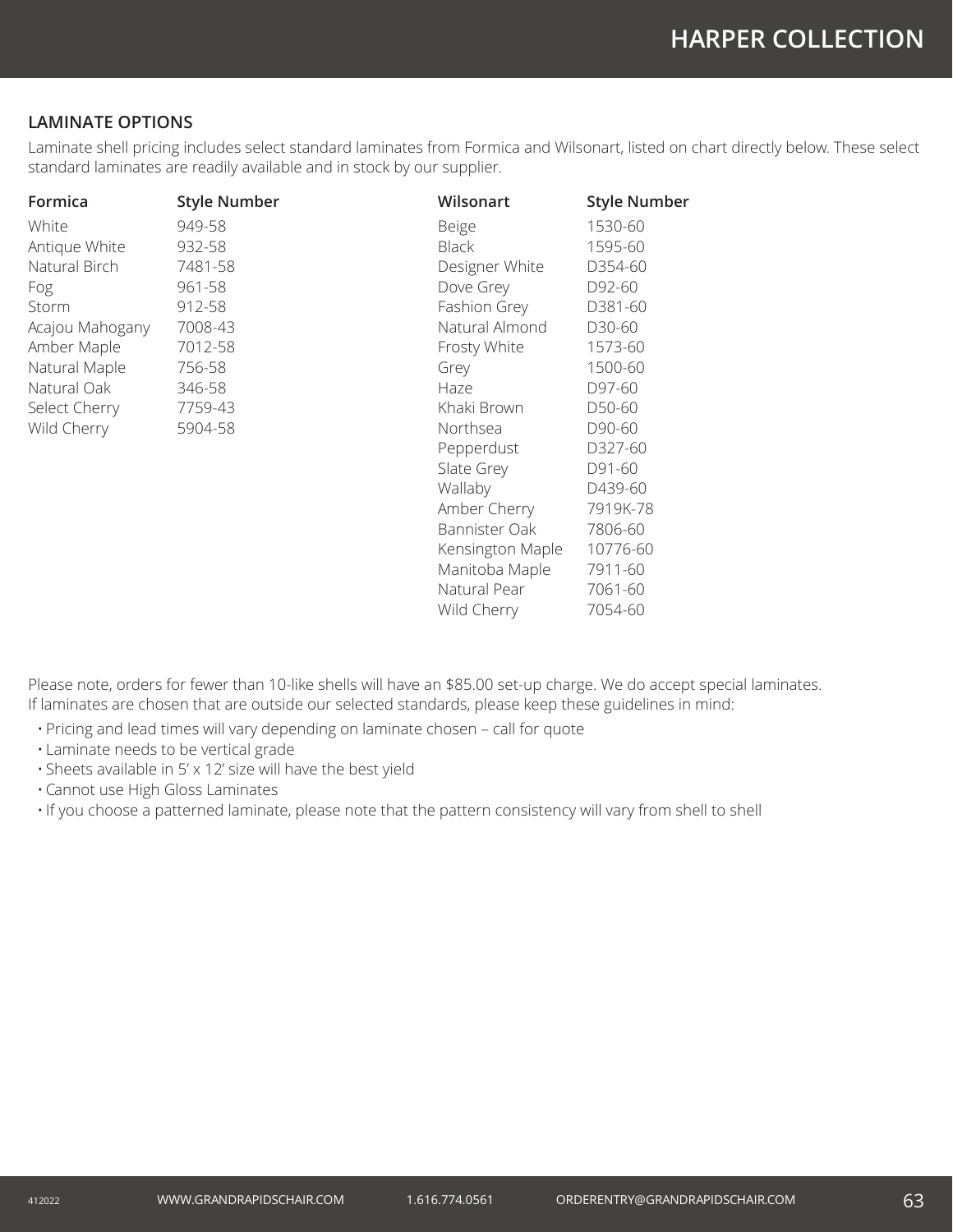# **HARPER CHAIR — X-BASE**

| GRADE 40<br><b>GRADE 50</b>         |  |  |  |  |  |  |  |  |  |
|-------------------------------------|--|--|--|--|--|--|--|--|--|
| N/A<br>N/A                          |  |  |  |  |  |  |  |  |  |
| <b>WOOD - PARTIALLY UPHOLSTERED</b> |  |  |  |  |  |  |  |  |  |
| <b>GRADE 40</b><br><b>GRADE 50</b>  |  |  |  |  |  |  |  |  |  |
| 705<br>712                          |  |  |  |  |  |  |  |  |  |
|                                     |  |  |  |  |  |  |  |  |  |
| GRADE 40<br><b>GRADE 50</b>         |  |  |  |  |  |  |  |  |  |
| 989<br>972                          |  |  |  |  |  |  |  |  |  |
|                                     |  |  |  |  |  |  |  |  |  |
| GRADE 40<br><b>GRADE 50</b>         |  |  |  |  |  |  |  |  |  |
| N/A<br>N/A                          |  |  |  |  |  |  |  |  |  |
| LAMINATE - PARTIALLY UPHOLSTERED    |  |  |  |  |  |  |  |  |  |
| <b>GRADE 50</b><br>GRADE 40         |  |  |  |  |  |  |  |  |  |
| 782<br>789                          |  |  |  |  |  |  |  |  |  |
|                                     |  |  |  |  |  |  |  |  |  |

Overall Height: 31.52" Overall Depth: 20.38" Overall Width: 17.33" No. Per Carton: 2 Seat Height: 270-W 18.8", 270-W-UPH1 19.5", 270-UPH3 19.5", 270-LAM 18.8", 270-LAM-UPH1 19.5" Shipping Weight/Chair: 270-W 32.64#, 270-W-UPH1 35.4#, 270-UPH3 37#, 270-LAM 32.64#, 270-LAM-UPH1 35.4#



270

#### **HARPER COUNTER HEIGHT STOOL — X-BASE**

| <b>WOOD</b>                         |         |             |                 |                 |                 |          |                 |  |  |
|-------------------------------------|---------|-------------|-----------------|-----------------|-----------------|----------|-----------------|--|--|
| <b>MODEL</b>                        | YARDAGE | <b>WOOD</b> | <b>GRADE 10</b> | <b>GRADE 20</b> | <b>GRADE 30</b> | GRADE 40 | <b>GRADE 50</b> |  |  |
| 270CH-W                             | N/A     | 644         | N/A             | N/A             | N/A             | N/A      | N/A             |  |  |
| <b>WOOD - PARTIALLY UPHOLSTERED</b> |         |             |                 |                 |                 |          |                 |  |  |
| <b>MODEL</b>                        | YARDAGE | <b>COM</b>  | <b>GRADE 10</b> | <b>GRADE 20</b> | GRADE 30        | GRADE 40 | <b>GRADE 50</b> |  |  |
| 270CH-W-UPH1                        | 0.4     | 710         | 737             | 744             | 750             | 757      | 764             |  |  |
| <b>FULLY UPHOLSTERED</b>            |         |             |                 |                 |                 |          |                 |  |  |
| <b>MODEL</b>                        | YARDAGE | <b>COM</b>  | <b>GRADE 10</b> | <b>GRADE 20</b> | <b>GRADE 30</b> | GRADE 40 | <b>GRADE 50</b> |  |  |
| 270CH-UPH3                          | 0.8     | 907         | 962             | 975             | 989             | 1002     | 1016            |  |  |
| <b>LAMINATE</b>                     |         |             |                 |                 |                 |          |                 |  |  |
| <b>MODEL</b>                        | YARDAGE | LAMINATE    | <b>GRADE 10</b> | <b>GRADE 20</b> | <b>GRADE 30</b> | GRADE 40 | <b>GRADE 50</b> |  |  |
| 270CH-LAM                           | N/A     | 723         | N/A             | N/A             | N/A             | N/A      | N/A             |  |  |
| LAMINATE - PARTIALLY UPHOLSTERED    |         |             |                 |                 |                 |          |                 |  |  |
| <b>MODEL</b>                        | YARDAGE | <b>COM</b>  | <b>GRADE 10</b> | <b>GRADE 20</b> | GRADE 30        | GRADE 40 | <b>GRADE 50</b> |  |  |
| 270CH-LAM-UPH1                      | 0.4     | 800         | 827             | 834             | 841             | 848      | 854             |  |  |

Overall Height: 33.21" Overall Depth: 17.88" Overall Width: 16.07" No. Per Carton: 1 Seat Height: 270CH-W 25.98", 270CH-W-UPH1 26.62", 270CH-UPH3 26.62", 270CH-LAM 25.89", 270CH-LAM-UPH1 26.62"

Shipping Weight/Chair: 270CH-W 18.4#, 270CH-W-UPH1 19.35#, 270CH-UPH3 20#, 270CH-LAM 18.4#, 270CH-LAM-UPH1 19.35#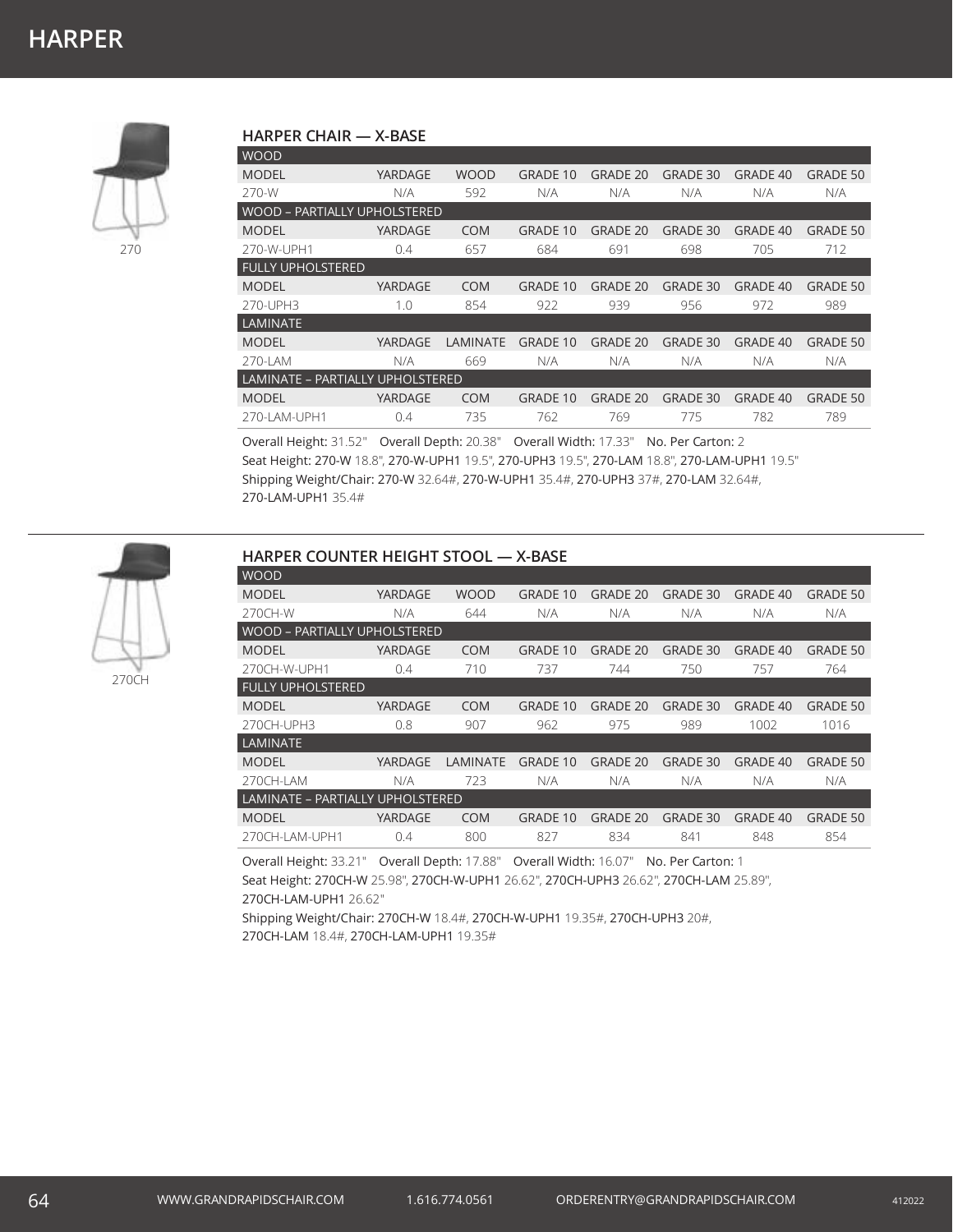

### **HARPER BAR HEIGHT STOOL — X-BASE**

| YARDAGE                             | <b>WOOD</b> | <b>GRADE 10</b> | GRADE 20        | GRADE 30        | GRADE 40 | <b>GRADE 50</b> |  |  |  |
|-------------------------------------|-------------|-----------------|-----------------|-----------------|----------|-----------------|--|--|--|
| N/A                                 | 657         | N/A             | N/A             | N/A             | N/A      | N/A             |  |  |  |
| <b>WOOD - PARTIALLY UPHOLSTERED</b> |             |                 |                 |                 |          |                 |  |  |  |
| YARDAGE                             | <b>COM</b>  | <b>GRADE 10</b> | GRADE 20        | GRADE 30        | GRADE 40 | <b>GRADE 50</b> |  |  |  |
| 0.4                                 | 723         | 750             | 757             | 763             | 770      | 777             |  |  |  |
|                                     |             |                 |                 |                 |          |                 |  |  |  |
| YARDAGE                             | <b>COM</b>  | <b>GRADE 10</b> | <b>GRADE 20</b> | <b>GRADE 30</b> | GRADE 40 | <b>GRADE 50</b> |  |  |  |
| 0.8                                 | 919         | 973             | 987             | 1001            | 1014     | 1028            |  |  |  |
|                                     |             |                 |                 |                 |          |                 |  |  |  |
| YARDAGE                             | LAMINATE    | GRADE 10        | <b>GRADE 20</b> | GRADE 30        | GRADE 40 | <b>GRADE 50</b> |  |  |  |
| N/A                                 | 735         | N/A             | N/A             | N/A             | N/A      | N/A             |  |  |  |
| LAMINATE - PARTIALLY UPHOLSTERED    |             |                 |                 |                 |          |                 |  |  |  |
| <b>YARDAGE</b>                      | <b>COM</b>  | <b>GRADE 10</b> | <b>GRADE 20</b> | <b>GRADE 30</b> | GRADE 40 | <b>GRADE 50</b> |  |  |  |
| 0.4                                 | 800         | 827             | 834             | 841             | 848      | 854             |  |  |  |
|                                     |             |                 |                 |                 |          |                 |  |  |  |

Overall Height: 34.9" Overall Depth: 16.8" Overall Width: 16.02" No. Per Carton: 1 Seat Height: 270BS-W 30.2", 270BS-W-UPH1 31.13", 270BS-UPH3 31.13", 270BS-LAM 30.47", 270BS-LAM-UPH1 31.13"

Shipping Weight/Chair: 270BS-W 18.22#, 270BS-W-UPH1 20.58#, 270BS-UPH3 21.5#, 270BS-LAM 18.22#, 270BS-LAM-UPH1 20.58#



# **HARPER CHAIR — 4-LEG** WOOD

| <b>MODEL</b>                     | YARDAGE | <b>WOOD</b> | <b>GRADE 10</b> | <b>GRADE 20</b> | <b>GRADE 30</b> | <b>GRADE 40</b> | <b>GRADE 50</b> |  |  |  |
|----------------------------------|---------|-------------|-----------------|-----------------|-----------------|-----------------|-----------------|--|--|--|
| 271-W                            | N/A     | 526         | N/A             | N/A             | N/A             | N/A             | N/A             |  |  |  |
| WOOD – PARTIALLY UPHOLSTERED     |         |             |                 |                 |                 |                 |                 |  |  |  |
| <b>MODEL</b>                     | YARDAGE | <b>COM</b>  | <b>GRADE 10</b> | <b>GRADE 20</b> | <b>GRADE 30</b> | <b>GRADE 40</b> | <b>GRADE 50</b> |  |  |  |
| 271-W-UPH1                       | 0.4     | 592         | 619             | 626             | 632             | 639             | 646             |  |  |  |
| <b>FULLY UPHOLSTERED</b>         |         |             |                 |                 |                 |                 |                 |  |  |  |
| <b>MODEL</b>                     | YARDAGE | <b>COM</b>  | <b>GRADE 10</b> | <b>GRADE 20</b> | <b>GRADE 30</b> | <b>GRADE 40</b> | <b>GRADE 50</b> |  |  |  |
| 271-UPH3                         | 1.0     | 788         | 856             | 873             | 890             | 907             | 924             |  |  |  |
| LAMINATE                         |         |             |                 |                 |                 |                 |                 |  |  |  |
| <b>MODEL</b>                     | YARDAGE | LAMINATE    | <b>GRADE 10</b> | <b>GRADE 20</b> | <b>GRADE 30</b> | <b>GRADE 40</b> | <b>GRADE 50</b> |  |  |  |
| 271-LAM                          | N/A     | 604         | N/A             | N/A             | N/A             | N/A             | N/A             |  |  |  |
| LAMINATE – PARTIALLY UPHOLSTERED |         |             |                 |                 |                 |                 |                 |  |  |  |
| <b>MODEL</b>                     | YARDAGE | <b>COM</b>  | <b>GRADE 10</b> | <b>GRADE 20</b> | <b>GRADE 30</b> | <b>GRADE 40</b> | <b>GRADE 50</b> |  |  |  |
| 271-I AM-UPH1                    | 0.4     | 669         | 696             | 703             | 710             | 717             | 723             |  |  |  |

Overall Height: 31.82" Overall Depth: 20.38" Overall Width: 17.29" No. Per Carton: 2 Seat Height: 271-W 19.09", 271-W-UPH1 19.66", 271-UPH3 19.66", 271-LAM 19.09", 271-LAM-UPH1 19.66" Shipping Weight/Chair: 271-W 31.58#, 271-W-UPH1 34.14#, 271-UPH3 36#, 271-LAM 31.58#, 271-LAM-UPH1 34.14#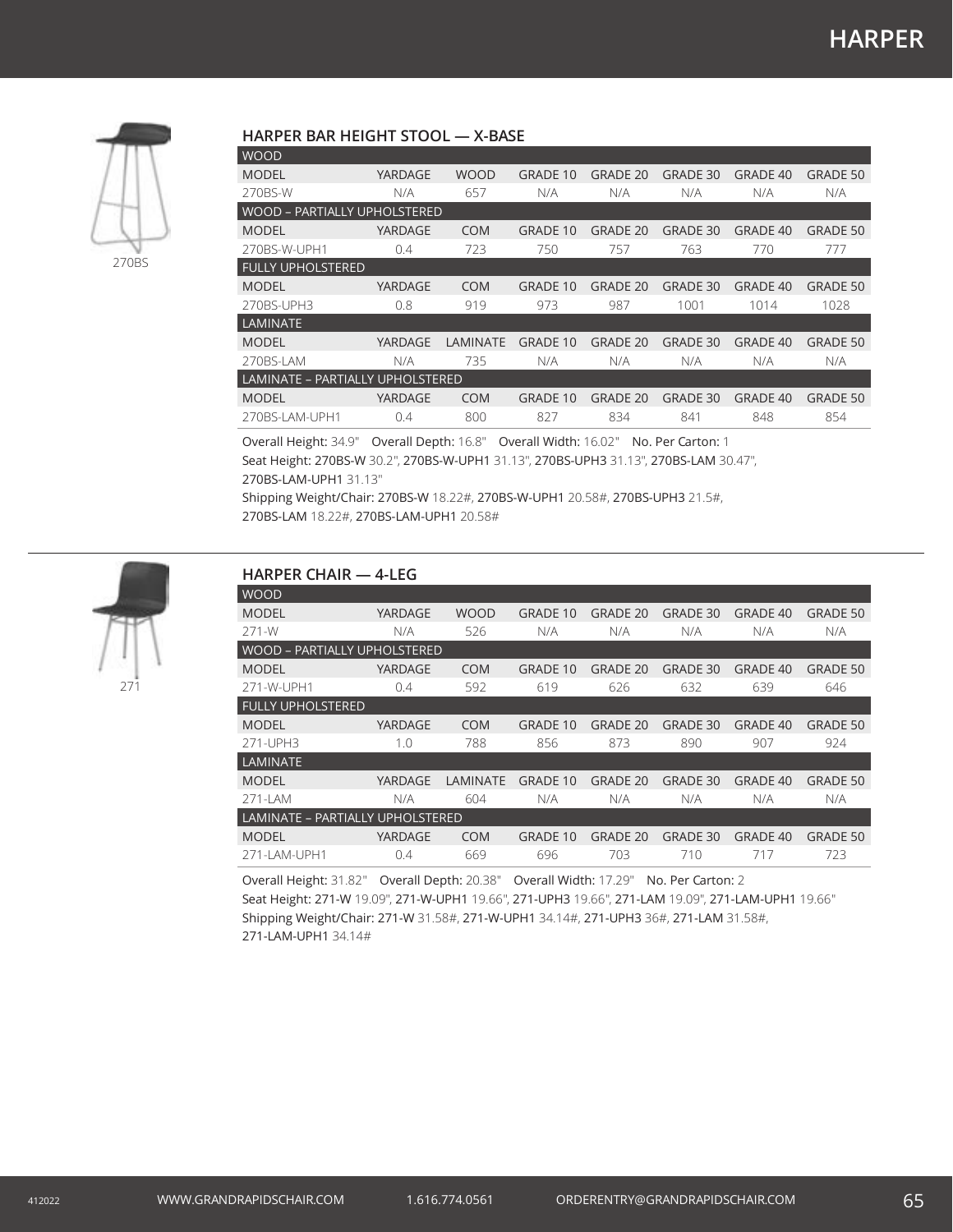

#### **HARPER COUNTER HEIGHT STOOL — 4-LEG**

| WOOD                             |         |             |                 |                 |                 |                 |                 |  |  |  |
|----------------------------------|---------|-------------|-----------------|-----------------|-----------------|-----------------|-----------------|--|--|--|
| <b>MODEL</b>                     | YARDAGE | <b>WOOD</b> | <b>GRADE 10</b> | GRADE 20        | GRADE 30        | GRADE 40        | <b>GRADE 50</b> |  |  |  |
| 271CH-W                          | N/A     | 579         | N/A             | N/A             | N/A             | N/A             | N/A             |  |  |  |
| WOOD – PARTIALLY UPHOLSTERED     |         |             |                 |                 |                 |                 |                 |  |  |  |
| <b>MODEL</b>                     | YARDAGE | <b>COM</b>  | <b>GRADE 10</b> | <b>GRADE 20</b> | <b>GRADE 30</b> | GRADE 40        | <b>GRADE 50</b> |  |  |  |
| 271 CH-W-UPH1                    | 0.4     | 644         | 671             | 678             | 685             | 692             | 698             |  |  |  |
| <b>FULLY UPHOLSTERED</b>         |         |             |                 |                 |                 |                 |                 |  |  |  |
| <b>MODEL</b>                     | YARDAGE | <b>COM</b>  | <b>GRADE 10</b> | <b>GRADE 20</b> | <b>GRADE 30</b> | <b>GRADE 40</b> | <b>GRADE 50</b> |  |  |  |
| 271 CH-UPH3                      | 0.8     | 842         | 896             | 910             | 923             | 937             | 950             |  |  |  |
| <b>LAMINATE</b>                  |         |             |                 |                 |                 |                 |                 |  |  |  |
| <b>MODEL</b>                     | YARDAGE | LAMINATE    | <b>GRADE 10</b> | GRADE 20        | <b>GRADE 30</b> | GRADE 40        | <b>GRADE 50</b> |  |  |  |
| 271 CH-I AM                      | N/A     | 657         | N/A             | N/A             | N/A             | N/A             | N/A             |  |  |  |
| LAMINATE - PARTIALLY UPHOLSTERED |         |             |                 |                 |                 |                 |                 |  |  |  |
| <b>MODEL</b>                     | YARDAGE | <b>COM</b>  | <b>GRADE 10</b> | GRADE 20        | <b>GRADE 30</b> | GRADE 40        | <b>GRADE 50</b> |  |  |  |
| 271CH-LAM-UPH1                   | 0.4     | 723         | 750             | 757             | 763             | 770             | 777             |  |  |  |
|                                  |         |             |                 |                 |                 |                 |                 |  |  |  |

Overall Height: 33.45" Overall Depth: 17.27" Overall Width: 16.2" No. Per Carton: 1 Seat Height: 271CH-W 26.12", 271CH-W-UPH1 26.81", 271CH-UPH3 26.81", 271CH-LAM 26.12", 271CH-LAM-UPH1 26.81"

Shipping Weight/Chair: 271CH-W 19.46#, 271CH-W-UPH1 20.3#, 271CH-UPH3 21#, 271CH-LAM 19.46#, 271CH-LAM-UPH1 20.3#



#### **HARPER BAR HEIGHT STOOL — 4-LEG**

| <b>WOOD</b>              |                                     |                 |                 |                 |                 |                 |                 |  |  |  |
|--------------------------|-------------------------------------|-----------------|-----------------|-----------------|-----------------|-----------------|-----------------|--|--|--|
| <b>MODEL</b>             | YARDAGE                             | <b>WOOD</b>     | <b>GRADE 10</b> | <b>GRADE 20</b> | <b>GRADE 30</b> | GRADE 40        | <b>GRADE 50</b> |  |  |  |
| 271BS-W                  | N/A                                 | 592             | N/A             | N/A             | N/A             | N/A             | N/A             |  |  |  |
|                          | <b>WOOD - PARTIALLY UPHOLSTERED</b> |                 |                 |                 |                 |                 |                 |  |  |  |
| <b>MODEL</b>             | YARDAGE                             | <b>COM</b>      | <b>GRADE 10</b> | GRADE 20        | GRADE 30        | GRADE 40        | GRADE 50        |  |  |  |
| 271BS-W-UPH1             | 0.4                                 | 657             | 684             | 691             | 698             | 705             | 712             |  |  |  |
| <b>FULLY UPHOLSTERED</b> |                                     |                 |                 |                 |                 |                 |                 |  |  |  |
| <b>MODEL</b>             | YARDAGE                             | <b>COM</b>      | <b>GRADE 10</b> | <b>GRADE 20</b> | <b>GRADE 30</b> | GRADE 40        | <b>GRADE 50</b> |  |  |  |
| 271BS-UPH3               | 0.8                                 | 854             | 908             | 922             | 935             | 949             | 962             |  |  |  |
| LAMINATE                 |                                     |                 |                 |                 |                 |                 |                 |  |  |  |
| <b>MODEL</b>             | YARDAGE                             | <b>LAMINATE</b> | <b>GRADE 10</b> | <b>GRADE 20</b> | <b>GRADE 30</b> | <b>GRADE 40</b> | <b>GRADE 50</b> |  |  |  |
| 271BS-LAM                | N/A                                 | 669             | N/A             | N/A             | N/A             | N/A             | N/A             |  |  |  |
|                          | LAMINATE - PARTIALLY UPHOLSTERED    |                 |                 |                 |                 |                 |                 |  |  |  |
| <b>MODEL</b>             | <b>YARDAGE</b>                      | <b>COM</b>      | <b>GRADE 10</b> | <b>GRADE 20</b> | <b>GRADE 30</b> | GRADE 40        | <b>GRADE 50</b> |  |  |  |
| 271BS-LAM-UPH1           | 0.4                                 | 735             | 762             | 769             | 775             | 782             | 789             |  |  |  |

Overall Height: 34.12" Overall Depth: 16.24" Overall Width: 16.52" No. Per Carton: 1 Seat Height: 271BS-W 30.63", 271BS-W-UPH1 31.11", 271BS-UPH3 31.11", 271BS-LAM 30.63", 271BS-LAM-UPH1 31.11"

Shipping Weight/Chair: 271BS-W 18.77#, 271BS-W-UPH1 20.96#, 271BS-UPH3 21.5#, 271BS-LAM 18.77#, 271BS-LAM-UPH1 20.96#